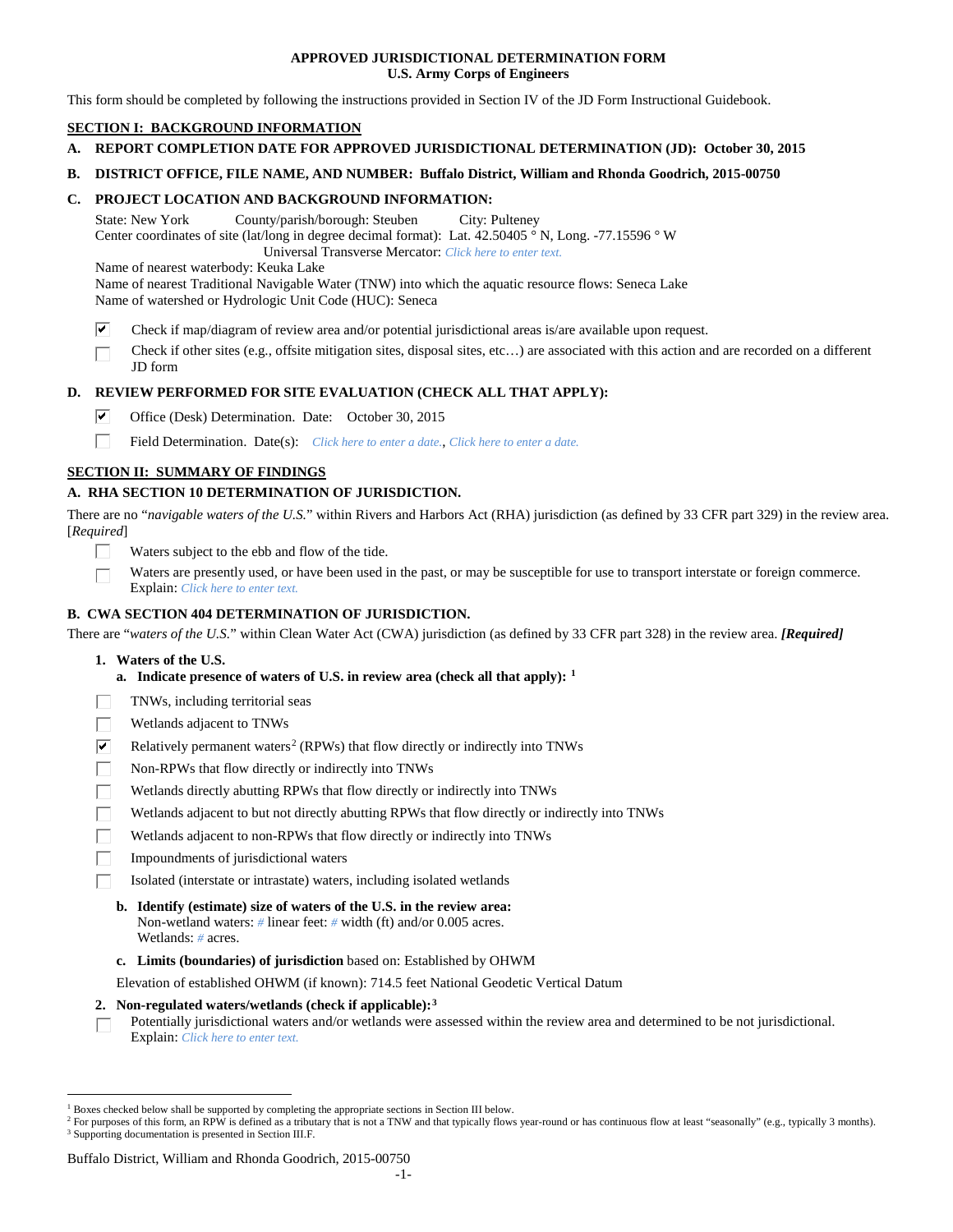### **SECTION III: CWA ANALYSIS**

## **A. TNWs AND WETLANDS ADJACENT TO TNWs**

**The agencies will assert jurisdiction over TNWs and wetlands adjacent to TNWs. If the aquatic resource is a TNW, complete Section III.A.1 and Section III.D.1. only; if the aquatic resource is a wetland adjacent to a TNW, complete Sections III.A.1 and 2 and Section III.D.1.; otherwise, see Section III.B below**.

- **1. TNW**  Identify TNW: *Click here to enter text.*
	- Summarize rationale supporting determination: *Click here to enter text.*
- **2. Wetland adjacent to TNW** Summarize rationale supporting conclusion that wetland is "adjacent": *Click here to enter text.*

### **B. CHARACTERISTICS OF TRIBUTARY (THAT IS NOT A TNW) AND ITS ADJACENT WETLANDS (IF ANY):**

**This section summarizes information regarding characteristics of the tributary and its adjacent wetlands, if any, and it helps determine whether or not the standards for jurisdiction established under Rapanos have been met.** 

**The agencies will assert jurisdiction over non-navigable tributaries of TNWs where the tributaries are "relatively permanent waters" (RPWs), i.e. tributaries that typically flow year-round or have continuous flow at least seasonally (e.g., typically 3 months). A wetland that directly abuts an RPW is also jurisdictional. If the aquatic resource is not a TNW, but has year-round (perennial) flow, skip to Section III.D.2. If the aquatic resource is a wetland directly abutting a tributary with perennial flow, skip to Section III.D.4.**

**A wetland that is adjacent to but that does not directly abut an RPW requires a significant nexus evaluation. Corps districts and EPA regions will include in the record any available information that documents the existence of a significant nexus between a relatively permanent tributary that is not perennial (and its adjacent wetlands if any) and a traditional navigable water, even though a significant nexus finding is not required as a matter of law.**

**If the waterbody[4](#page-1-0) is not an RPW, or a wetland directly abutting an RPW, a JD will require additional data to determine if the waterbody has a significant nexus with a TNW. If the tributary has adjacent wetlands, the significant nexus evaluation must consider the tributary in combination with all of its adjacent wetlands. This significant nexus evaluation that combines, for analytical purposes, the tributary and all of its adjacent wetlands is used whether the review area identified in the JD request is the tributary, or its adjacent wetlands, or both. If the JD covers a tributary with adjacent wetlands, complete Section III.B.1 for the tributary, Section III.B.2 for any onsite wetlands, and Section III.B.3 for all wetlands adjacent to that tributary, both onsite and offsite. The determination whether a significant nexus exists is determined in Section III.C below.**

**1. Characteristics of non-TNWs that flow directly or indirectly into TNW**

**(i) General Area Conditions:**

Watershed size: *# Choose an item.* Drainage area: *# Choose an item.*

Average annual rainfall: *#* inches Average annual snowfall: *#* inches

### **(ii) Physical Characteristics:**

- (a) Relationship with TNW:
	- $\Box$  Tributary flows directly into TNW.

Tributary flows through *Choose an item.* tributaries before entering TNW.

| Project waters are <i>Choose an item</i> , river miles from TNW.                      |  |
|---------------------------------------------------------------------------------------|--|
| Project waters are <i>Choose an item</i> , river miles from RPW.                      |  |
| Project waters are <i>Choose an item.</i> aerial (straight) miles from TNW.           |  |
| Project waters are <i>Choose an item.</i> aerial (straight) miles from RPW.           |  |
| Project waters cross or serve as state boundaries. Explain: Click here to enter text. |  |

Identify flow route to TNW[5:](#page-1-1) *Click here to enter text.* Tributary stream order, if known: *Click here to enter text.*

(b) General Tributary Characteristics (check all that apply):

**Tributary** is:  $\Box$  Natural

- Artificial (man-made). Explain: *Click here to enter text.*
- Manipulated (man-altered). Explain: *Click here to enter text.*

#### Buffalo District, William and Rhonda Goodrich, 2015-00750

<span id="page-1-1"></span><span id="page-1-0"></span> $4$  Note that the Instructional Guidebook contains additional information regarding swales, ditches, washes, and erosional features generally and in the arid West. <sup>5</sup> Flow route can be described by identifying, e.g., tributary a, which flows through the review area, to flow into tributary b, which then flows into TNW.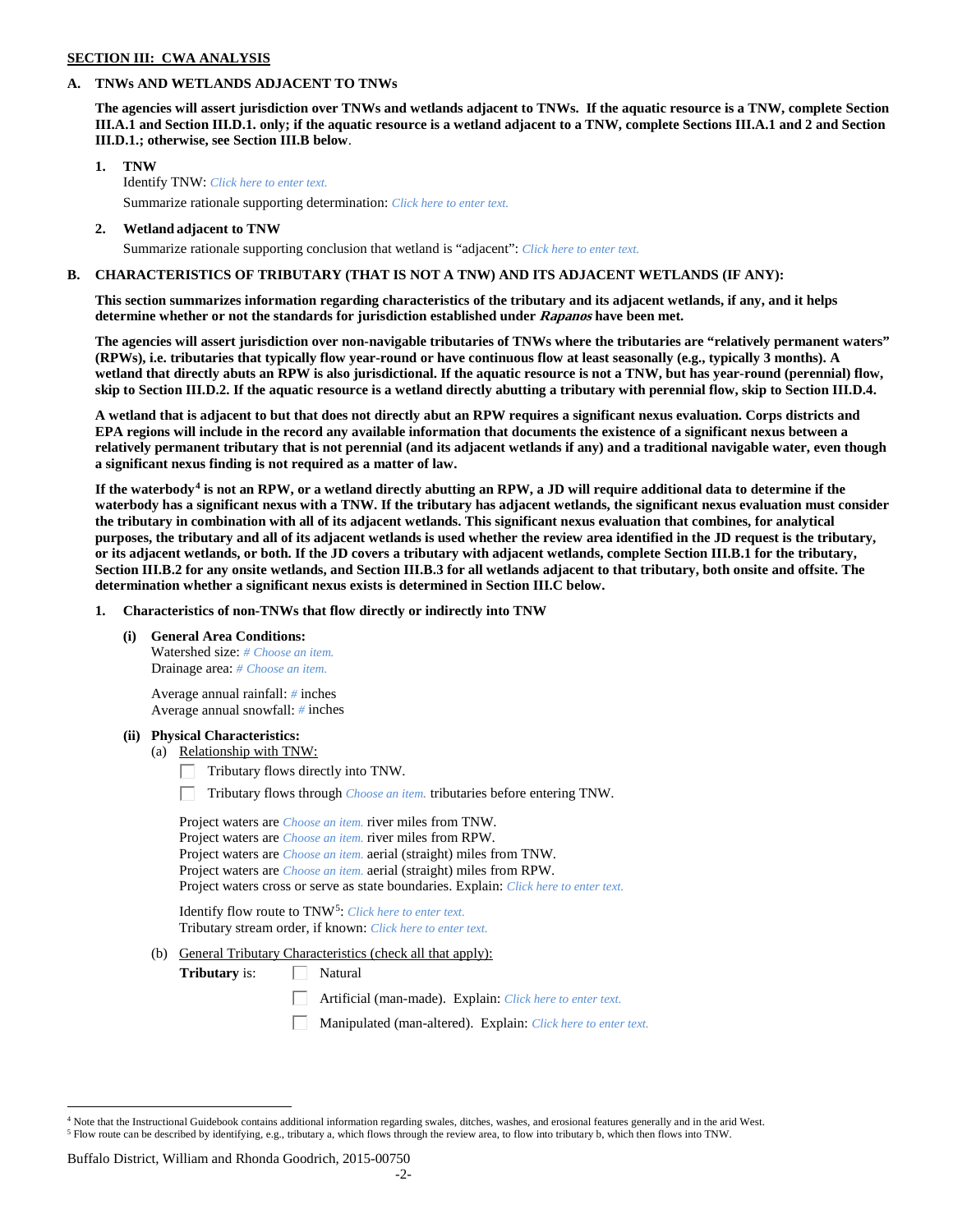| Tributary properties with respect to top of bank (estimate):<br>Average width: # feet<br>Average depth: $#$ feet<br>Average side slopes: Choose an item.                                                                                                                                                                                                                                                                                                                                                                                                                                                  |                                                                                                          |
|-----------------------------------------------------------------------------------------------------------------------------------------------------------------------------------------------------------------------------------------------------------------------------------------------------------------------------------------------------------------------------------------------------------------------------------------------------------------------------------------------------------------------------------------------------------------------------------------------------------|----------------------------------------------------------------------------------------------------------|
| Primary tributary substrate composition (check all that apply):<br>Silts<br>H<br>Sands<br>Cobbles<br>Gravel                                                                                                                                                                                                                                                                                                                                                                                                                                                                                               | Concrete<br>Muck                                                                                         |
| Bedrock<br>Vegetation. Type/% cover: Click here to enter text.<br>L<br>Other. Explain: Click here to enter text.                                                                                                                                                                                                                                                                                                                                                                                                                                                                                          |                                                                                                          |
| Tributary condition/stability [e.g., highly eroding, sloughing banks]. Explain: Click here to enter text.<br>Presence of run/riffle/pool complexes. Explain: Click here to enter text.<br>Tributary geometry: Choose an item.<br>Tributary gradient (approximate average slope): #%                                                                                                                                                                                                                                                                                                                       |                                                                                                          |
| $(c)$ Flow:<br>Tributary provides for: Choose an item.<br>Estimate average number of flow events in review area/year: Choose an item.<br>Describe flow regime: Click here to enter text.<br>Other information on duration and volume: Click here to enter text.                                                                                                                                                                                                                                                                                                                                           |                                                                                                          |
| <b>Surface flow is:</b> Choose an item. <b>Characteristics:</b> Click here to enter text.                                                                                                                                                                                                                                                                                                                                                                                                                                                                                                                 |                                                                                                          |
| Subsurface flow: Choose an item. Explain findings: Click here to enter text.<br>Dye (or other) test performed: Click here to enter text.                                                                                                                                                                                                                                                                                                                                                                                                                                                                  |                                                                                                          |
| Tributary has (check all that apply):<br>Bed and banks<br>OHWM <sup>6</sup> (check all indicators that apply):<br>clear, natural line impressed on the bank $\Box$<br>the presence of litter and debris<br>changes in the character of soil<br>destruction of terrestrial vegetation<br>shelving<br>the presence of wrack line<br>vegetation matted down, bent, or absent<br>sediment sorting<br>leaf litter disturbed or washed away<br>scour<br>sediment deposition<br>water staining<br>other (list): Click here to enter text.<br>Discontinuous OHWM. <sup>7</sup> Explain: Click here to enter text. | multiple observed or predicted flow events<br>abrupt change in plant community Click here to enter text. |
| If factors other than the OHWM were used to determine lateral extent of CWA jurisdiction (check all that apply):<br>High Tide Line indicated by:<br>Mean High Water Mark indicated by:<br>oil or scum line along shore objects<br>survey to available datum;<br>fine shell or debris deposits (foreshore)<br>physical markings;<br>physical markings/characteristics<br>tidal gauges<br>other (list): Click here to enter text.                                                                                                                                                                           | vegetation lines/changes in vegetation types.                                                            |
| (iii) Chemical Characteristics:                                                                                                                                                                                                                                                                                                                                                                                                                                                                                                                                                                           |                                                                                                          |

Identify specific pollutants, if known: *Click here to enter text.*

Characterize tributary (e.g., water color is clear, discolored, oily film; water quality; general watershed characteristics, etc.). Explain: *Click here to enter text.*

<span id="page-2-1"></span><span id="page-2-0"></span> <sup>6</sup> <sup>6</sup>A natural or man-made discontinuity in the OHWM does not necessarily sever jurisdiction (e.g., where the stream temporarily flows underground, or where the OHWM has been removed by development or agricultural practices). Where there is a break in the OHWM that is unrelated to the waterbody's flow regime (e.g., flow over a rock outcrop or through a culvert), the agencies will look for indicators of flow above and below the break. 7 Ibid.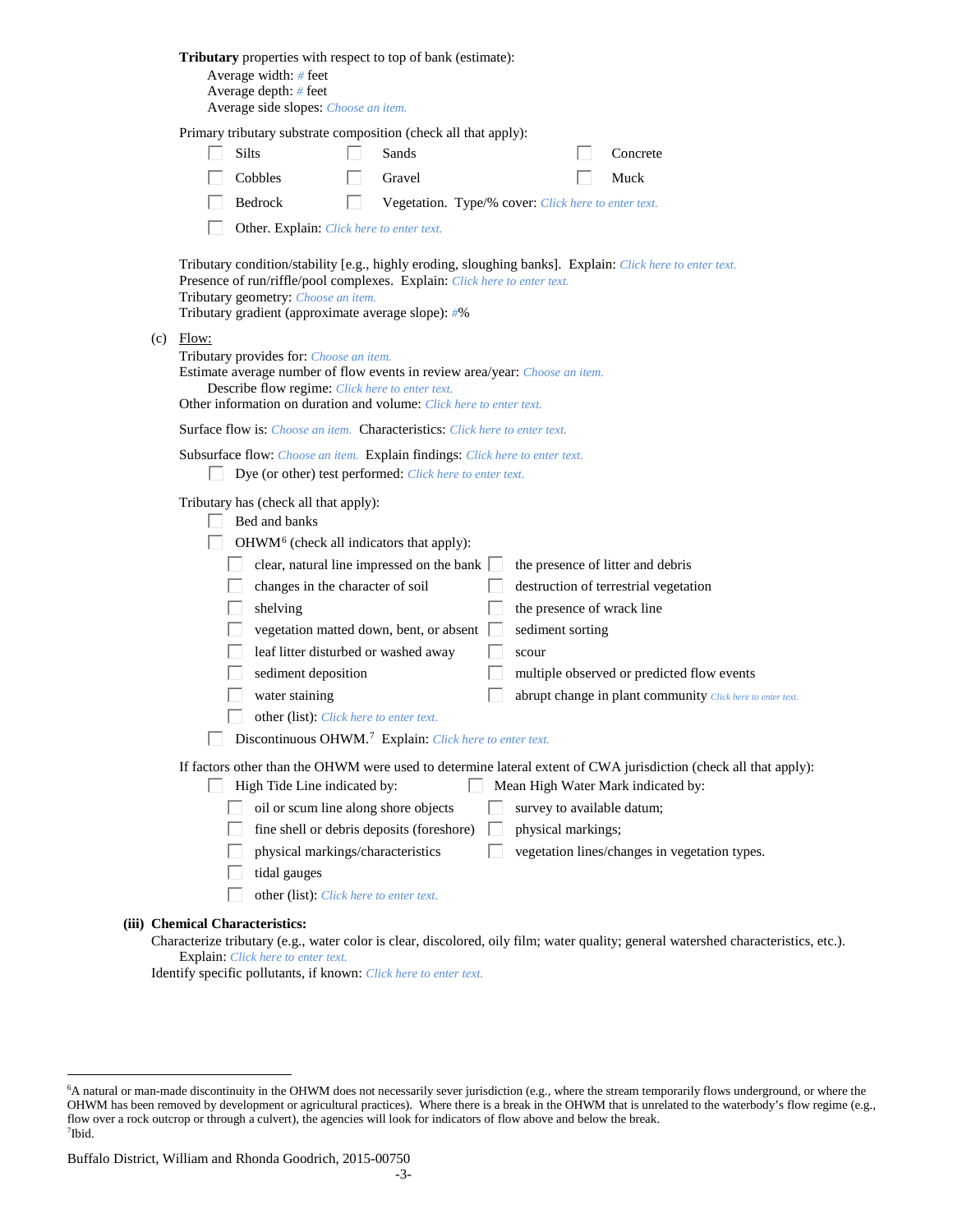## **(iv) Biological Characteristics. Channel supports (check all that apply):**

- Riparian corridor. Characteristics (type, average width): *Click here to enter text.*
- Wetland fringe. Characteristics: *Click here to enter text.*
- $\Box$  Habitat for:
	- Federally Listed species. Explain findings: *Click here to enter text.*
	- Fish/spawn areas. Explain findings: *Click here to enter text.*
	- Other environmentally-sensitive species. Explain findings: *Click here to enter text.*
	- П. Aquatic/wildlife diversity. Explain findings: *Click here to enter text.*

#### **2. Characteristics of wetlands adjacent to non-TNW that flow directly or indirectly into TNW**

#### **(i) Physical Characteristics:**

(a) General Wetland Characteristics: Properties: Wetland size: *#* acres Wetland type. Explain: *Click here to enter text.* Wetland quality. Explain: *Click here to enter text.* Project wetlands cross or serve as state boundaries. Explain: *Click here to enter text.*

(b) General Flow Relationship with Non-TNW:

Flow is: *Choose an item.* Explain: *Click here to enter text.*

Surface flow is: *Choose an item.* Characteristics: *Click here to enter text.*

Subsurface flow: *Choose an item.* Explain findings: *Click here to enter text.*

- Dye (or other) test performed: *Click here to enter text.*
- (c) Wetland Adjacency Determination with Non-TNW:
	- Directly abutting П.
	- п Not directly abutting
		- П. Discrete wetland hydrologic connection. Explain: *Click here to enter text.*
		- П. Ecological connection. Explain: *Click here to enter text.*
		- П. Separated by berm/barrier. Explain: *Click here to enter text.*
- (d) Proximity (Relationship) to TNW

Project wetlands are *Choose an item.* river miles from TNW. Project waters are *Choose an item.* aerial (straight) miles from TNW. Flow is from: *Choose an item.* Estimate approximate location of wetland as within the *Choose an item.* floodplain.

#### **(ii) Chemical Characteristics:**

Characterize wetland system (e.g., water color is clear, brown, oil film on surface; water quality; general watershed characteristics; etc.). Explain: *Click here to enter text.*

Identify specific pollutants, if known: *Click here to enter text.*

### **(iii) Biological Characteristics. Wetland supports (check all that apply):**

- Riparian buffer. Characteristics (type, average width): *Click here to enter text.*
	- Vegetation type/percent cover. Explain: *Click here to enter text.*
	- Habitat for:
		- Federally Listed species. Explain findings: *Click here to enter text*.
		- Fish/spawn areas. Explain findings: *Click here to enter text.*
		- Other environmentally-sensitive species. Explain findings: *Click here to enter text.*
		- $\Box$ Aquatic/wildlife diversity. Explain findings: *Click here to enter text.*

## **3. Characteristics of all wetlands adjacent to the tributary (if any)**

All wetland(s) being considered in the cumulative analysis: *Choose an item.* Approximately (*#*) acres in total are being considered in the cumulative analysis.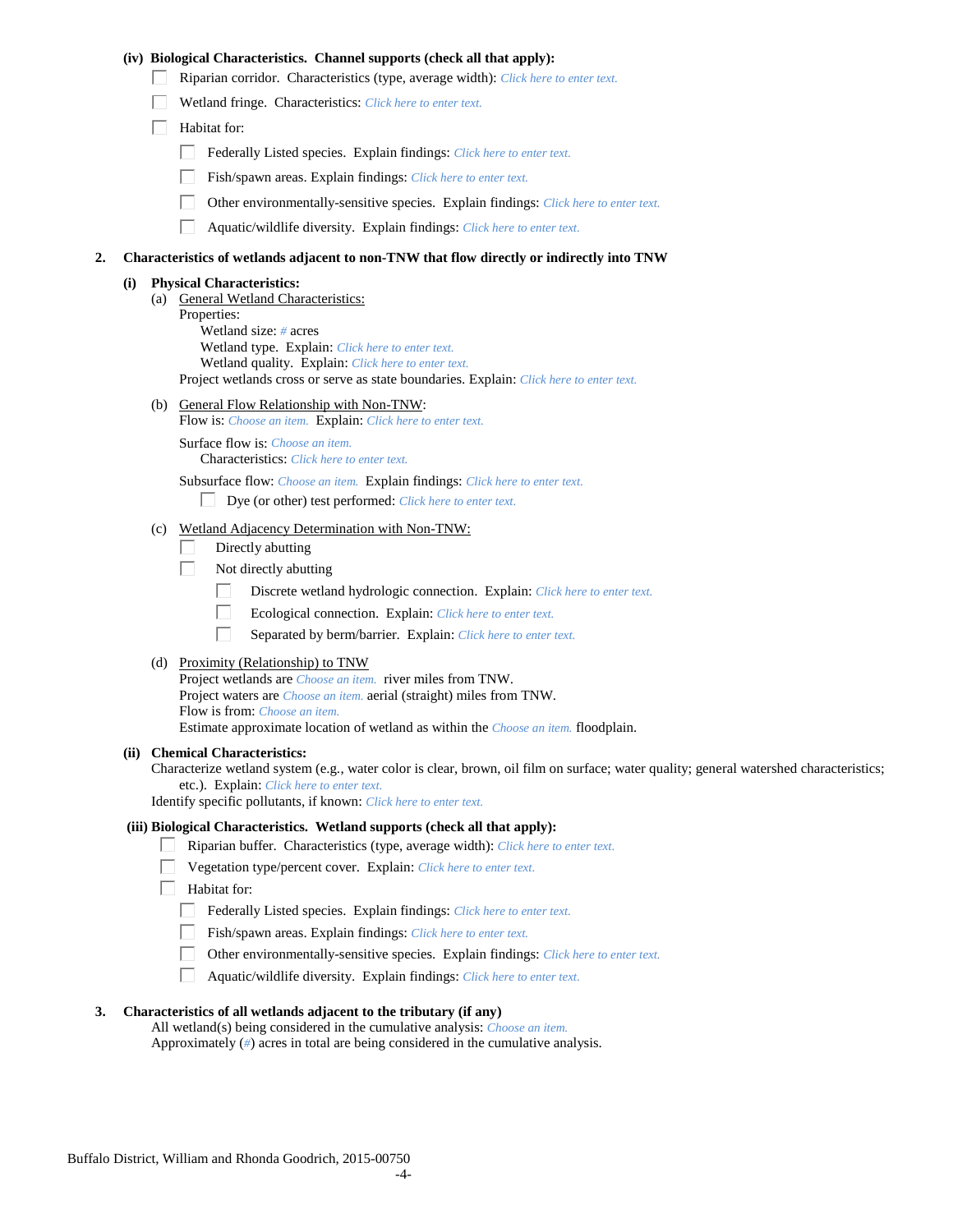For each wetland, specify the following:

| Directly abuts? $(Y/N)$ | Size (in acres) | Directly abuts? $(Y/N)$ | Size (in acres) |
|-------------------------|-----------------|-------------------------|-----------------|
|                         |                 | Y/N                     |                 |
| V/N                     |                 | Y/N                     |                 |
| V/N                     |                 | Y/N                     |                 |
|                         |                 | Y/N                     |                 |

Summarize overall biological, chemical and physical functions being performed: *Click here to enter text.*

# **C. SIGNIFICANT NEXUS DETERMINATION**

**A significant nexus analysis will assess the flow characteristics and functions of the tributary itself and the functions performed by any wetlands adjacent to the tributary to determine if they significantly affect the chemical, physical, and biological integrity of a TNW. For each of the following situations, a significant nexus exists if the tributary, in combination with all of its adjacent wetlands, has more than a speculative or insubstantial effect on the chemical, physical and/or biological integrity of a TNW. Considerations when evaluating significant nexus include, but are not limited to the volume, duration, and frequency of the flow of water in the tributary and its proximity to a TNW, and the functions performed by the tributary and all its adjacent wetlands. It is not appropriate to determine significant nexus based solely on any specific threshold of distance (e.g. between a tributary and its adjacent wetland or between a tributary and the TNW). Similarly, the fact an adjacent wetland lies within or outside of a floodplain is not solely determinative of significant nexus.** 

### **Draw connections between the features documented and the effects on the TNW, as identified in the** *Rapanos* **Guidance and discussed in the Instructional Guidebook. Factors to consider include, for example:**

- Does the tributary, in combination with its adjacent wetlands (if any), have the capacity to carry pollutants or flood waters to TNWs, or to reduce the amount of pollutants or flood waters reaching a TNW?
- Does the tributary, in combination with its adjacent wetlands (if any), provide habitat and lifecycle support functions for fish and other species, such as feeding, nesting, spawning, or rearing young for species that are present in the TNW?
- Does the tributary, in combination with its adjacent wetlands (if any), have the capacity to transfer nutrients and organic carbon that support downstream foodwebs?
- Does the tributary, in combination with its adjacent wetlands (if any), have other relationships to the physical, chemical, or biological integrity of the TNW?

## *Note: the above list of considerations is not inclusive and other functions observed or known to occur should be documented below:*

- **1. Significant nexus findings for non-RPW that has no adjacent wetlands and flows directly or indirectly into TNWs.** Explain findings of presence or absence of significant nexus below, based on the tributary itself, then go to Section III.D: *Click here to enter text.*
- **2. Significant nexus findings for non-RPW and its adjacent wetlands, where the non-RPW flows directly or indirectly into TNWs.**  Explain findings of presence or absence of significant nexus below, based on the tributary in combination with all of its adjacent wetlands, then go to Section III.D: *Click here to enter text.*
- **3. Significant nexus findings for wetlands adjacent to an RPW but that do not directly abut the RPW.** Explain findings of presence or absence of significant nexus below, based on the tributary in combination with all of its adjacent wetlands, then go to Section III.D: *Click here to enter text.*

# **D. DETERMINATIONS OF JURISDICTIONAL FINDINGS. THE SUBJECT WATERS/WETLANDS ARE (CHECK ALL THAT APPLY):**

- **1. TNWs and Adjacent Wetlands.** Check all that apply and provide size estimates in review area:
	- TNWs: *#* linear feet *#* width (ft), Or, *#* acres.
	- $\Box$ Wetlands adjacent to TNWs: *#* acres.
- **2. RPWs that flow directly or indirectly into TNWs.**
	- $\triangledown$  Tributaries of TNWs where tributaries typically flow year-round are jurisdictional. Provide data and rationale indicating that tributary is perennial: Keuka Lake shows up as a perennial waterway on the Pulteney, New York, USGS Quadrangle Map. Keuka Lake flows into the Keuka Lake Outlet, and the Keuka Lake Outlet flows directly into Seneca Lake, which is a Traditional Navigable Waterway..
	- Tributaries of TNW where tributaries have continuous flow "seasonally" (e.g., typically three months each year) are jurisdictional. Data supporting this conclusion is provided at Section III.B. Provide rationale indicating that tributary flows seasonally: *Click here to enter text.*.

Provide estimates for jurisdictional waters in the review area (check all that apply):

- Tributary waters: *#* linear feet *#* width (ft).
- $\triangleright$  Other non-wetland waters: 0.005 acres.

Identify type(s) of waters: *Click here to enter text.*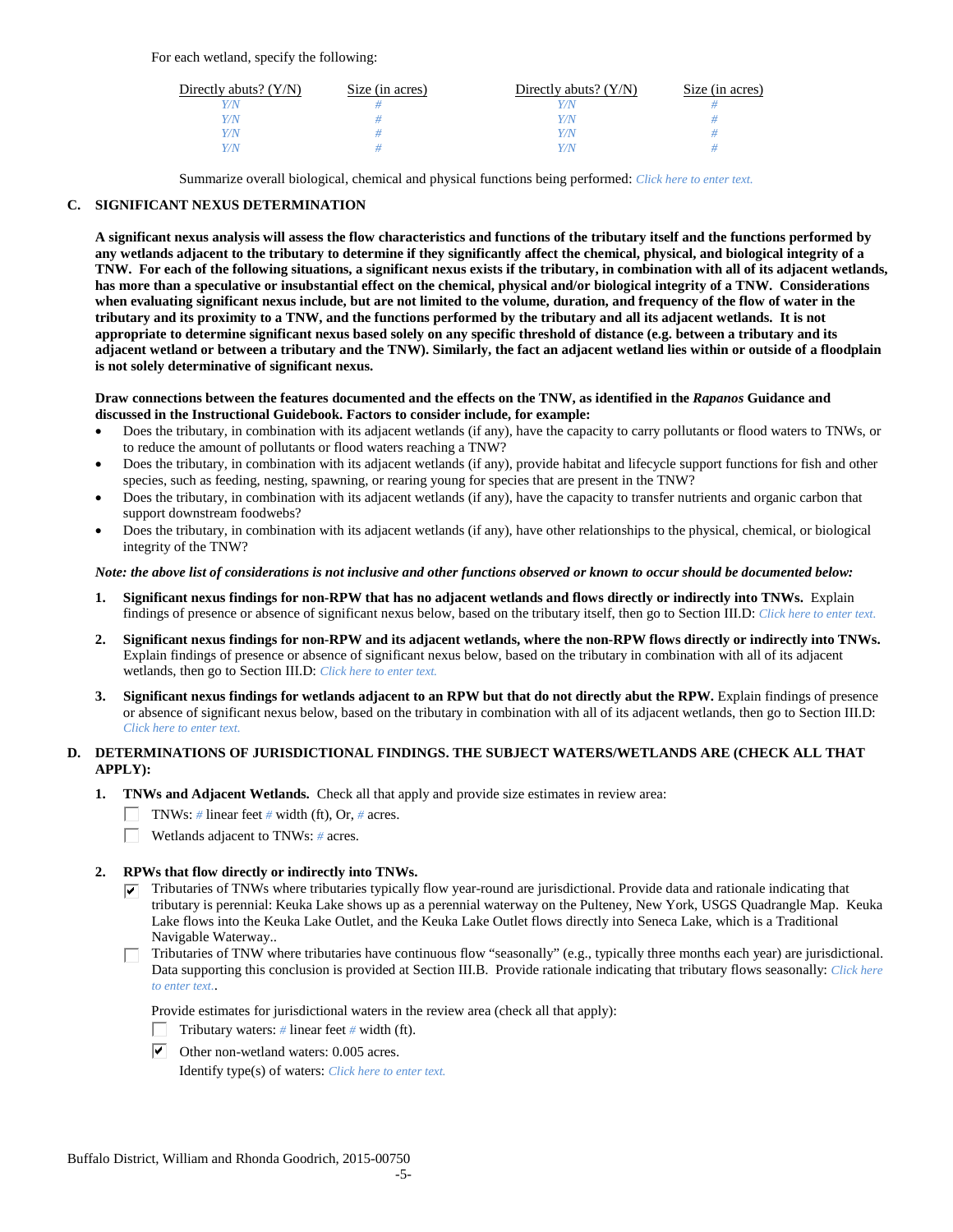### **3. Non-RPWs[8](#page-5-0) that flow directly or indirectly into TNWs.**

Waterbody that is not a TNW or an RPW, but flows directly or indirectly into a TNW, and it has a significant nexus with a TNW is jurisdictional. Data supporting this conclusion is provided at Section III.C.

Provide estimates for jurisdictional waters within the review area (check all that apply):

- Tributary waters: *#* linear feet *#* width (ft).  $\mathbf{L}$
- Other non-wetland waters: *#* acres.
	- Identify type(s) of waters: *Click here to enter text.*
- **4. Wetlands directly abutting an RPW that flow directly or indirectly into TNWs.**
	- ГT. Wetlands directly abut RPW and thus are jurisdictional as adjacent wetlands.
		- Wetlands directly abutting an RPW where tributaries typically flow year-round. Provide data and rationale indicating that tributary is perennial in Section III.D.2, above. Provide rationale indicating that wetland is directly abutting an RPW: *Click here to enter text.*

 $\Box$  Wetlands directly abutting an RPW where tributaries typically flow "seasonally." Provide data indicating that tributary is seasonal in Section III.B and rationale in Section III.D.2, above. Provide rationale indicating that wetland is directly abutting an RPW: *Click here to enter text.*

Provide acreage estimates for jurisdictional wetlands in the review area: *#* acres.

### **5. Wetlands adjacent to but not directly abutting an RPW that flow directly or indirectly into TNWs.**

Wetlands that do not directly abut an RPW, but when considered in combination with the tributary to which they are П adjacent and with similarly situated adjacent wetlands, have a significant nexus with a TNW are jurisidictional. Data supporting this conclusion is provided at Section III.C.

Provide acreage estimates for jurisdictional wetlands in the review area: *#* acres.

- **6. Wetlands adjacent to non-RPWs that flow directly or indirectly into TNWs.** 
	- Wetlands adjacent to such waters, and have when considered in combination with the tributary to which they are adjacent п and with similarly situated adjacent wetlands, have a significant nexus with a TNW are jurisdictional. Data supporting this conclusion is provided at Section III.C.

Provide estimates for jurisdictional wetlands in the review area: *#* acres.

# **7. Impoundments of jurisdictional waters. [9](#page-5-1)**

As a general rule, the impoundment of a jurisdictional tributary remains jurisdictional.

- Demonstrate that impoundment was created from "waters of the U.S.," or
- Demonstrate that water meets the criteria for one of the categories presented above (1-6), or
- Demonstrate that water is isolated with a nexus to commerce (see E below). Г

## **E. ISOLATED [INTERSTATE OR INTRA-STATE] WATERS, INCLUDING ISOLATED WETLANDS, THE USE, DEGRADATION OR DESTRUCTION OF WHICH COULD AFFECT INTERSTATE COMMERCE, INCLUDING ANY SUCH WATERS (CHECK ALL THAT APPLY):[10](#page-5-2)**

- L. which are or could be used by interstate or foreign travelers for recreational or other purposes.
- from which fish or shellfish are or could be taken and sold in interstate or foreign commerce.
- which are or could be used for industrial purposes by industries in interstate commerce. П.
- Г Interstate isolated waters.Explain: *Click here to enter text.*
- п Other factors.Explain: *Click here to enter text.*

#### **Identify water body and summarize rationale supporting determination:** *Click here to enter text.*

Provide estimates for jurisdictional waters in the review area (check all that apply):

- Tributary waters: *#* linear feet *#* width (ft).
- Other non-wetland waters: *#* acres.

Identify type(s) of waters: *Click here to enter text.*

Wetlands: *#* acres.

 $\frac{1}{8}$ See Footnote # 3.

<span id="page-5-1"></span><span id="page-5-0"></span><sup>&</sup>lt;sup>9</sup> To complete the analysis refer to the key in Section III.D.6 of the Instructional Guidebook.

<span id="page-5-2"></span><sup>&</sup>lt;sup>10</sup> Prior to asserting or declining CWA jurisdiction based solely on this category, Corps Districts will elevate the action to Corps and EPA HQ for review consistent with the process described in the Corps/EPA *Memorandum Regarding CWA Act Jurisdiction Following Rapanos.*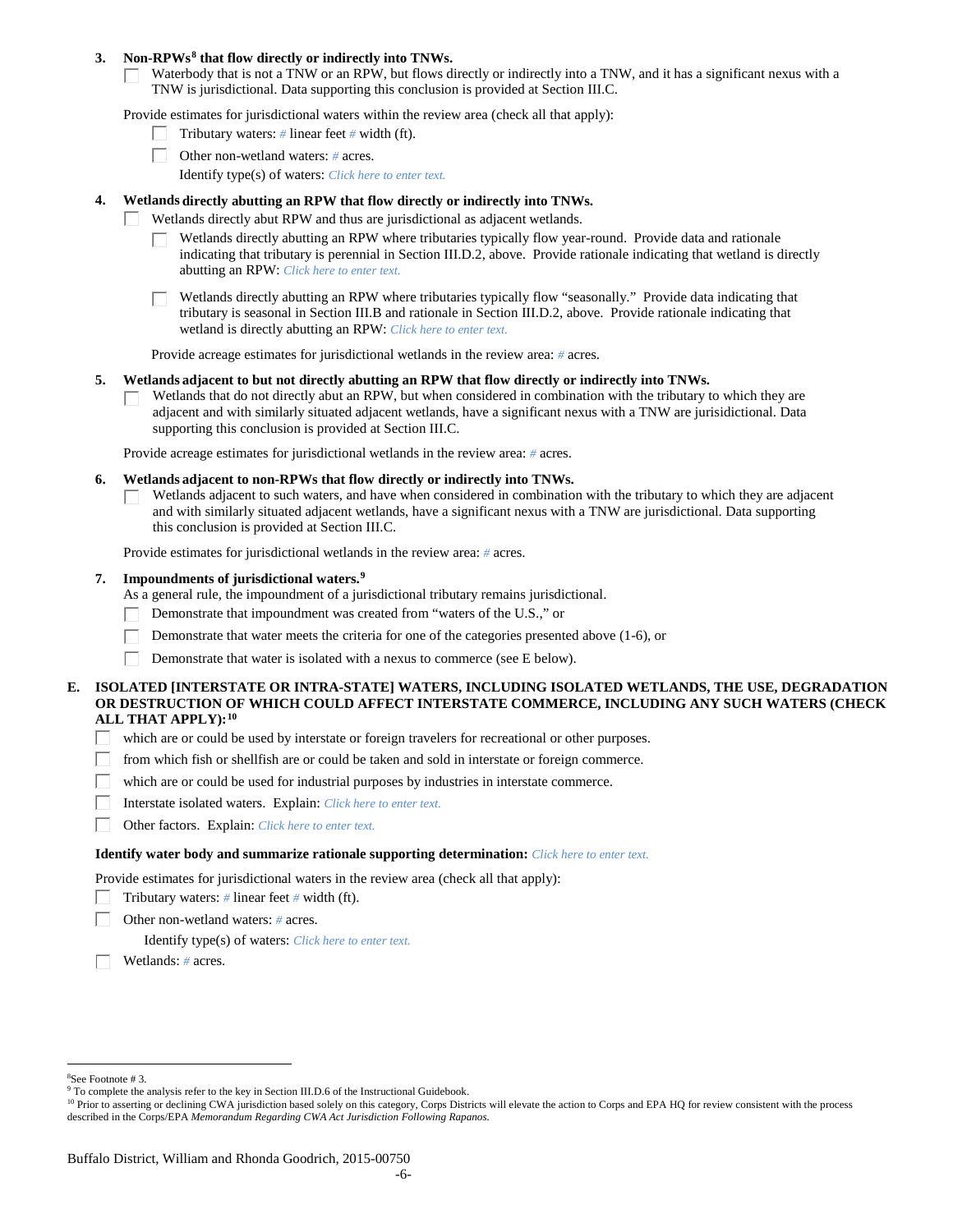| F. |        | NON-JURISDICTIONAL WATERS, INCLUDING WETLANDS (CHECK ALL THAT APPLY):                                                                                                                                                                                                                                                     |
|----|--------|---------------------------------------------------------------------------------------------------------------------------------------------------------------------------------------------------------------------------------------------------------------------------------------------------------------------------|
|    |        | If potential wetlands were assessed within the review area, these areas did not meet the criteria in the 1987 Corps of Engineers<br>Wetland Delineation Manual and/or appropriate Regional Supplements.                                                                                                                   |
|    | $\Box$ | Review area included isolated waters with no substantial nexus to interstate (or foreign) commerce.<br>Prior to the Jan 2001 Supreme Court decision in "SWANCC," the review area would have been regulated based solely on the<br>"Migratory Bird Rule" (MBR).                                                            |
|    | Ш      | Waters do not meet the "Significant Nexus" standard, where such a finding is required for jurisdiction. Explain: Click here to enter text.                                                                                                                                                                                |
|    | П      | Other: (explain, if not covered above): Click here to enter text.                                                                                                                                                                                                                                                         |
|    |        | Provide acreage estimates for non-jurisdictional waters in the review area, where the sole potential basis of jurisdiction is the MBR factors<br>(i.e., presence of migratory birds, presence of endangered species, use of water for irrigated agriculture), using best professional judgment<br>(check all that apply): |
|    |        | Non-wetland waters (i.e., rivers, streams): # linear feet # width (ft).                                                                                                                                                                                                                                                   |
|    |        | Lakes/ponds: $# \, \text{acres.}$                                                                                                                                                                                                                                                                                         |
|    |        | Other non-wetland waters: # acres. List type of aquatic resource: Click here to enter text                                                                                                                                                                                                                                |
|    |        | Wetlands: # acres.                                                                                                                                                                                                                                                                                                        |
|    |        | Provide acreage estimates for non-jurisdictional waters in the review area that do not meet the "Significant Nexus" standard, where such a<br>finding is required for jurisdiction (check all that apply):                                                                                                                |
|    |        | Non-wetland waters (i.e., rivers, streams): $\#$ linear feet $\#$ width (ft).                                                                                                                                                                                                                                             |
|    |        | Lakes/ponds: $# \, \text{acres.}$                                                                                                                                                                                                                                                                                         |
|    |        | Other non-wetland waters: # acres. List type of aquatic resource: Click here to enter text                                                                                                                                                                                                                                |
|    |        | Wetlands: # acres.                                                                                                                                                                                                                                                                                                        |
|    |        | <b>SECTION IV: DATA SOURCES.</b>                                                                                                                                                                                                                                                                                          |
|    | V.     | A. SUPPORTING DATA. Data reviewed for JD (check all that apply - checked items shall be included in case file and, where checked and<br>requested, appropriately reference sources below):<br>Maps, plans, plots or plat submitted by or on behalf of the applicant/consultant: Location Map Supplied by the Applicant.   |
|    |        | Data sheets prepared/submitted by or on behalf of the applicant/consultant.                                                                                                                                                                                                                                               |
|    |        | Office concurs with data sheets/delineation report.                                                                                                                                                                                                                                                                       |
|    |        | Office does not concur with data sheets/delineation report.                                                                                                                                                                                                                                                               |
|    |        | Data sheets prepared by the Corps: Click here to enter text.                                                                                                                                                                                                                                                              |
|    |        | Corps navigable waters' study: Click here to enter text.                                                                                                                                                                                                                                                                  |
|    |        | U.S. Geological Survey Hydrologic Atlas: Click here to enter text.                                                                                                                                                                                                                                                        |
|    |        | USGS NHD data.                                                                                                                                                                                                                                                                                                            |
|    |        | USGS 8 and 12 digit HUC maps.                                                                                                                                                                                                                                                                                             |
|    | ∣✔     | U.S. Geological Survey map(s). Cite scale & quad name: Pulteney, New York, USGS Quadrangle Map, Scale is 1:24,000.                                                                                                                                                                                                        |
|    |        | USDA Natural Resources Conservation Service Soil Survey. Citation: Click here to enter text.                                                                                                                                                                                                                              |
|    |        | National wetlands inventory map(s). Cite name: Click here to enter text.                                                                                                                                                                                                                                                  |
|    |        | State/Local wetland inventory map(s): Click here to enter text.                                                                                                                                                                                                                                                           |
|    |        | FEMA/FIRM maps: Click here to enter text.                                                                                                                                                                                                                                                                                 |
|    |        | 100-year Floodplain Elevation is: Click here to enter text. (National Geodectic Vertical Datum of 1929)                                                                                                                                                                                                                   |
|    | ⊽      | Photographs: $\boxed{\checkmark}$ Aerial (Name & Date): Aerial Photograph Supplied by the Applicant.                                                                                                                                                                                                                      |
|    |        | Other (Name & Date): Ground Level Photographs Supplied by the Applicant.<br>or $\overline{\mathbf{v}}$                                                                                                                                                                                                                    |
|    |        | Previous determination(s). File no. and date of response letter: Click here to enter text.                                                                                                                                                                                                                                |
|    |        | Applicable/supporting case law: Click here to enter text.                                                                                                                                                                                                                                                                 |
|    |        | Applicable/supporting scientific literature: Click here to enter text.                                                                                                                                                                                                                                                    |
|    |        | Other information (please specify): Click here to enter text.                                                                                                                                                                                                                                                             |

# **B. ADDITIONAL COMMENTS TO SUPPORT JD:** *Click here to enter text.*